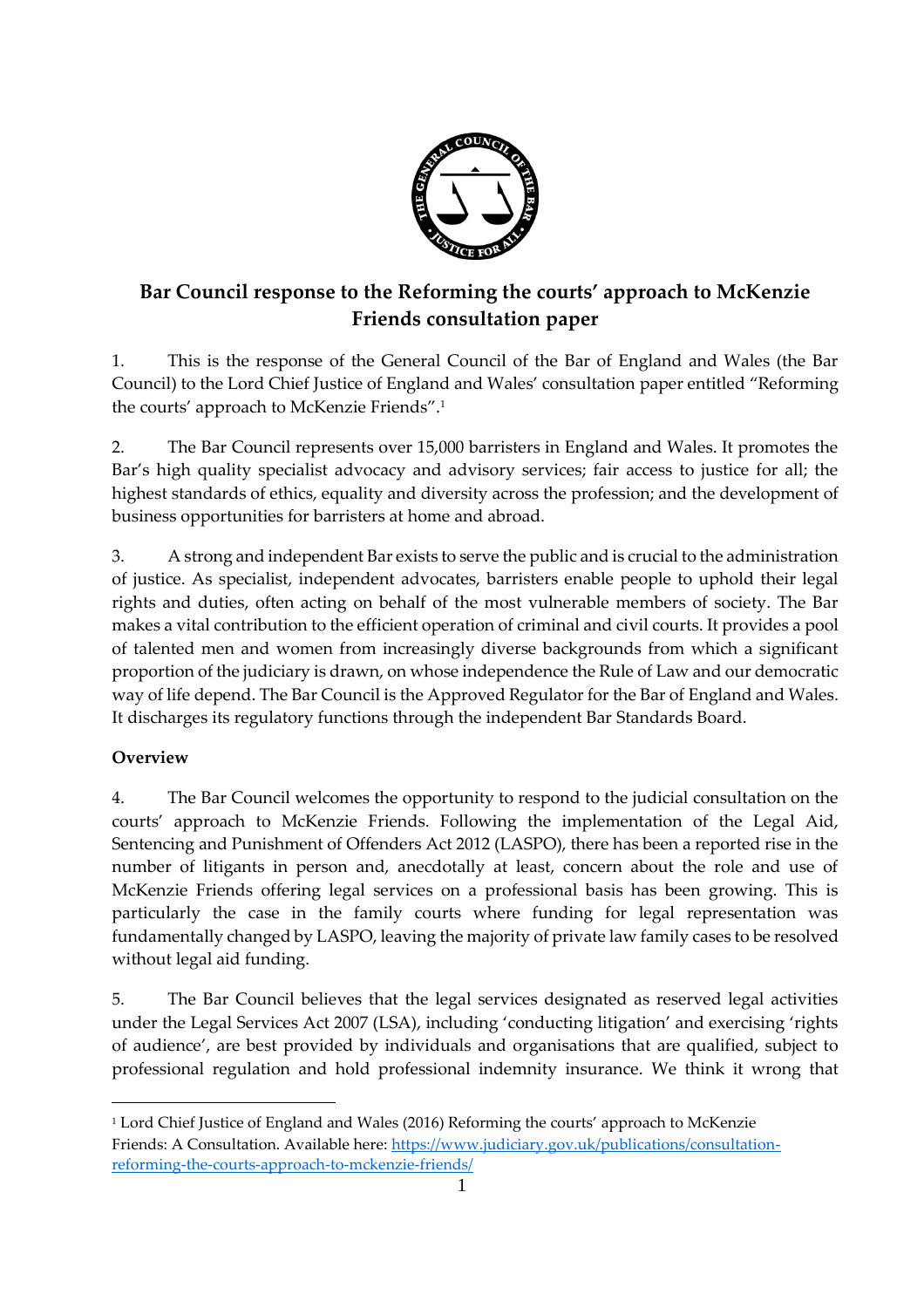McKenzie Friends, who typically are neither properly trained, nor regulated, nor insured, should be allowed to hold themselves out to the unsuspecting (and usually vulnerable) public as providing legal services for reward. We therefore agree with the consultation proposal that a person who seeks to perform the role of a McKenzie Friend should only be permitted to do so where they do not receive remuneration for the assistance that they provide to a litigant. Such a control would, we think, reduce the numbers engaging in this publicly undesirable practice.

6. The Bar Council recognises that little is currently known about the support offered by professional McKenzie Friends. We are therefore working to ensure there is a better understanding of the role of McKenzie Friends, particularly in the family justice system. To achieve this, the Bar Council has commissioned field research, to be undertaken by an independent team led by Dr Leanne Smith from Cardiff University, to look at the role of professional McKenzie Friends in the family courts. This field work will look at the type of work undertaken by professional McKenzie Friends as well as how professional McKenzie Friends handle court work. The research will look at the experience of clients of McKenzie Friends, why they instructed a professional McKenzie Friend and the nature of the service they received. We hope this research will add to the growing body of knowledge about litigants in person, how individuals access legal assistance and the impact of different types of legal assistance on the administration of justice. As such it could contribute to properly informed responses to the changing legal services market.

7. The Bar Council also believes that public access barristers offer an important way of addressing concerns about access to justice for litigants who have some funds to pay for legal assistance, advice and/or representation. Although this option may not be appropriate or available in every case, members of the public, including businesses and corporations, are often able to instruct members of the Bar directly. In the right circumstances, members of the Bar can be instructed for as much or as little work as the litigant requires, meaning they can be an attractive option for litigants who are able to pay for some professional legal assistance. A young barrister will often charge a comparable or cheaper hourly rate than a McKenzie Friend. Having launched the Direct Access Portal<sup>2</sup> in 2015, the Bar Council is continuing to work to make sure that members of the public understand that they can seek advice and assistance from barristers without a professional or lay intermediary, and to make the process of instructing a barrister directly less daunting for those with little or no experience of the legal professions.

8. More widely, the Bar Council is concerned that the regulation of rights of audience is opaque and uncertain. We have highlighted this issue in relation to solicitor's agents, whereby individuals seek to exercise rights of audience not by obtaining permission from the court (as McKenzie Friends do), but by relying on the operation of paragraph 1(7) of Schedule 3 of the LSA. There may be many occasions on which rights of audience are exercised pursuant to this exemption perfectly properly. Unfortunately, however, the absence of definitive judicial interpretation of this exemption has left the boundaries of its nature, scope and application uncertain. The Bar Council and Personal Injury Bar Association have made all presiding judges on the Circuits aware of the Bar Council's information document for unregistered barristers

 $\overline{a}$ 

<sup>2</sup> <http://www.directaccessportal.co.uk/>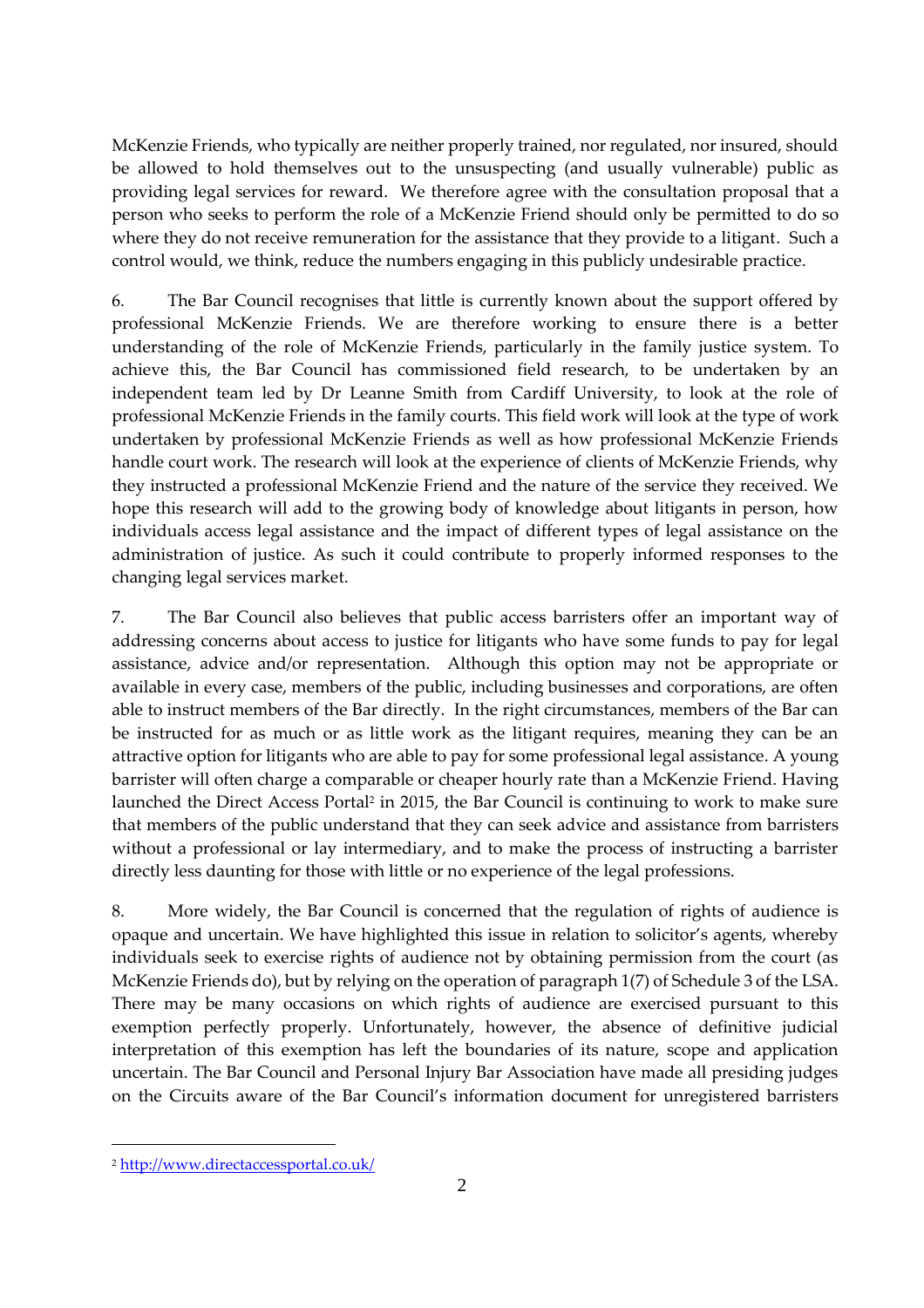acting as solicitor's agents.<sup>3</sup> Alongside consideration of McKenzie Friends, we would also invite the judiciary to consider whether there is any further work that could be usefully done to clarify the situation for individuals exercising rights of audience under other exemptions provided by the LSA.

## **Question 1: Do you agree that the term 'McKenzie Friend' should be replaced by a term that is more readily understandable and properly reflects the role in question? Please give your reasons for your answer.**

9. Yes.

10. The Bar Council agrees that it is unhelpful that the term 'McKenzie Friend' does not reflect the nature of the role. It is a term that has arisen by an 'accident of history' and it is not readily understood or recognised by individuals, except those who work within the courts system. Even amongst lawyers, the term 'McKenzie Friend' is not used consistently, sometimes referring to those who are granted a right of audience, and sometimes not.

11. The Bar Council supports the movement towards using terms that are more likely to be understood by litigants in person as well as the wider public.

## **Question 2: Do you agree that the term 'court supporter' should replace McKenzie Friend? If not, what other term would you suggest? Please give your reasons for your answer.**

12. Although the term "court supporter" fits the nature of the role, we are concerned that it might have connotations of an official position, which might enable the unscrupulous to market themselves as having a more formal role than is the case.

13. We agree that using the term 'lay supporter' or 'lay assistant' in England and Wales has the potential to create confusion, both in terms of the fact that 'lay' may not be readily understood by litigants in person and in light of the use of the term 'lay representative' to describe individuals who come within the ambit of the Lay Representatives (Rights of Audience) Order 1999.

14. We suggest the expression "case helper", "litigant's helper" or just "helper" as simpler and more descriptive titles. (We have continued to refer to "court supporter" in our comments on the draft rules below.)

# **Question 3: Do you agree that the present Practice Guidance should be replaced with rules of court? Please give your reasons for your answer. Please also give any specific comments on the draft rules in Annex A.**

15. In principle, yes, although everything turns on the detailed formulation of the rules. We make a number of comments on the draft rules below, but further consultation would be welcome in due course if there is an amended draft of the rules and a draft of the Notice to be provided to the LIP and McKenzie Friend.

<sup>&</sup>lt;sup>3</sup> Available on the Bar Council website: [http://www.barcouncil.org.uk/practice-ethics/professional](http://www.barcouncil.org.uk/practice-ethics/professional-practice-and-ethics/acting-as-a-solicitor%27s-agent/)[practice-and-ethics/acting-as-a-solicitor's-agent/](http://www.barcouncil.org.uk/practice-ethics/professional-practice-and-ethics/acting-as-a-solicitor%27s-agent/)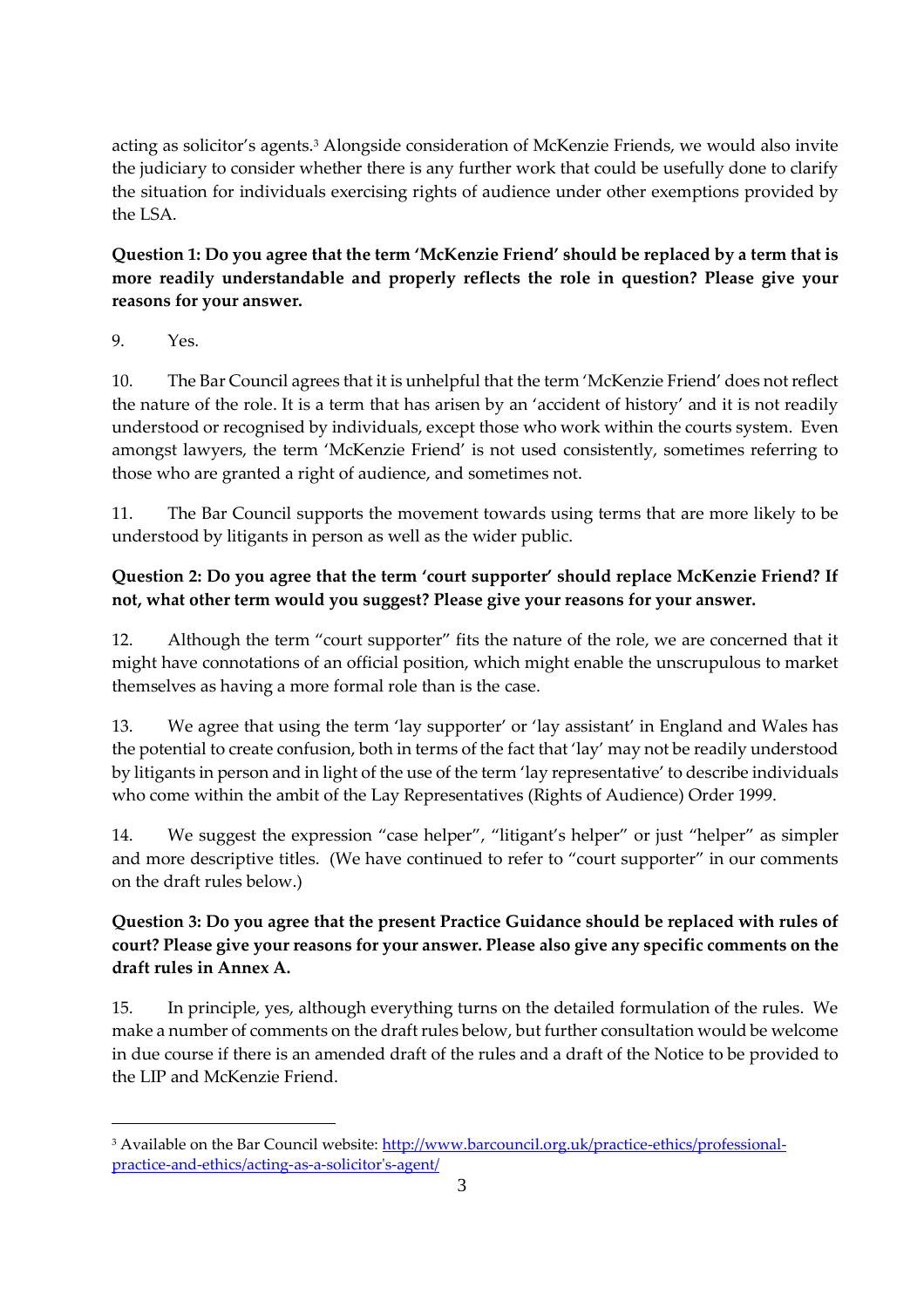16. The proposal to codify the approach to McKenzie Friends in court rules will go towards providing certainty and clarity in the courts' approach to the rights and role of McKenzie Friends. There is particular advantage in giving control to the rule committees to update and amend provisions as necessary as opposed to being required to wait for court decisions on the issue.

17. The Bar Council does acknowledge, though, that the proposed reforms will only be successful if there is a consistent approach to the implementation of the rules and the exercise of the discretion given to the court. This is a serious concern and is noted in the consultation.<sup>4</sup> The Bar Council believes that judicial and court staff training on the new court rules would help ensure that they are understood, interpreted and applied as consistently as possible.

18. The Bar Council has specific comments on the draft rules in Annex A of the consultation, which should be read in the light of the general comments above:

18.1. 3.22(1)(1)(b) – This rule refers to a court supporter 'helping to manage the court documents and other papers'. This wording is potentially too broad and may venture into the territory of 'conducting litigation' and/or permitting court supporters to generally manage the matters of litigants in person or to act as their agent. This highlights a wider concern about the drafting, which begins by referring to a hearing being in public, but does not then make clear whether the assistance is only to be given during the hearing, or at other times (which is the more natural implication of managing documents and papers). The wording of 3.22(1)(3) suggests the assistance could be at any time, not just at a hearing – otherwise this provision is most unlikely to be required in practice (and see and 3.22(10)). This issue is potentially important since it affects whether the court should be able to prohibit the court supporter from providing assistance at any time (as we think should be the case), and not just during hearings.

18.2. 3.22(1)(1)(d)(i) – the reference to advising on points of law and procedure is curious, if what is envisaged is non-professionals. Of course, the court supporter might happen to have legal training, but it seems odd expressly to contemplate legal advice being given. Might it be better to keep sub-para (d) general, e.g. "advising the litigant quietly on matters relevant to his or her case"?

18.3. 3.22(1) generally – it might be advisable to spell out somewhere (perhaps in parenthesis after the rule) first, that this rule is intended to replace the rules previously applicable to McKenzie Friends and, secondly, that rights of audience and the right to conduct litigation are dealt with separately and require a formal application to the court.

18.4.  $3.22(2)$  – We query whether it makes sense to maintain the distinction between hearings in public and in private. First, a LIP is not always aware which applies and this may, sometimes, be a technical distinction with no obvious reason. Secondly, the rules are made unnecessarily complicated by the two possibilities. Thirdly, there does not seem to be any rational basis for the distinction: why should it be harder for a LIP to have the benefit of a court supporter just because the hearing is in private? In any case, it seems to

 $\overline{a}$ 

<sup>4</sup> Paragraph 4.11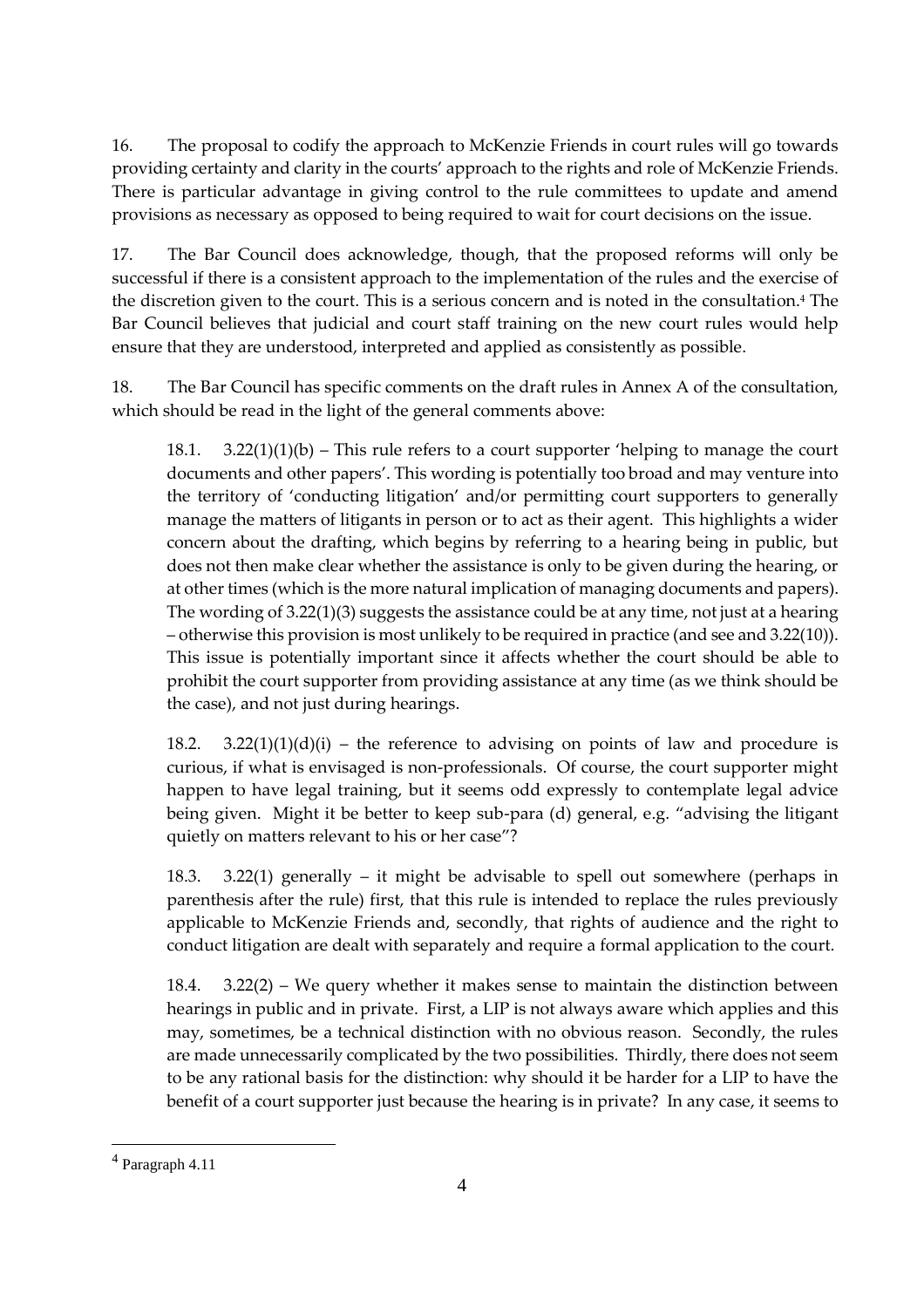be accepted that the presumption is in favour of permitting a court supporter, even where permission is required, (see para 2.6 of the consultation paper), so why not make the rule the same in all cases – a right to have a supporter with an overriding discretion to prohibit it?

18.5. 3.22(4)(b) –The statement should require the court supporter to confirm that he/she is not receiving any remuneration . The requirement that the court supporter has "no interest" in the case is too broad. We agree that the court supporter should not stand to receive a share of any recoveries in the case. But a relative might often be said to have an interest in the case. A husband might assist his wife in a claim about a property owned by her in which they both live. That surely would not be a ground for excluding him from acting as a court supporter. Perhaps all that is required is disclosure of any interest which the court supporter has, so that the court is fully informed when exercising its discretion?

18.6. 3.22(4)(b)(ii) – there is a typo: the word "that" at the beginning is out of place. More importantly, we doubt whether the litigant in person or the court supporter can be expected to know what the "duty of confidentiality" involves: this is potentially complex (possibly involving data protection rights, for example) and its scope is arguably uncertain even to a lawyer. It is not something which a non-lawyer could reasonably be expected to understand. Either the rule needs to spell out what the court supporter can and cannot do, or else breaches of confidentiality should be left to be dealt with under the general law.

18.7. 3.22(7) – There are a number of oddities about the rule as currently drafted. Firstly, it refers to permission granted under rule 3.23(3), when it is presumably permission under 3.22(2) which is relevant. Secondly, it speaks of permission being withdrawn, but presumably permission should not be granted in the first place if the court supporter is remunerated? Thirdly, as drafted, the rule only impacts on the situation where a litigant requires permission. In the more usual case, where a litigant is entitled to a court supporter as of right, the prohibition on charging does not appear to be engaged. Fourthly, the rule only deals with remuneration in respect of exercising a right of audience or carrying out the conduct of litigation, but, as we understand it, the intention is that any assistance is prohibited if it is to be paid for. The third and fourth points could both be remedied by providing that the court will prohibit a court supporter from assisting a litigant under rule 3.22(5) if the court supporter receives remuneration. Finally, the rule refers to a court supporter receiving 'either directly or indirectly, remuneration from the litigant'. It would perhaps be useful to have it made clear that this includes situations where a third party, such a relative or friend, makes payments to the court supporter. There is an obvious enforcement issue about this rule – how is the court to know whether the court supporter is charging or not? As suggested above, the proposed standard form notice to be signed by the LIP and the court supporter must contain confirmation that the court supporter is not receiving any remuneration for his or her assistance.

18.8. 3.22(10) – Typo: omit the second "or withdrawn".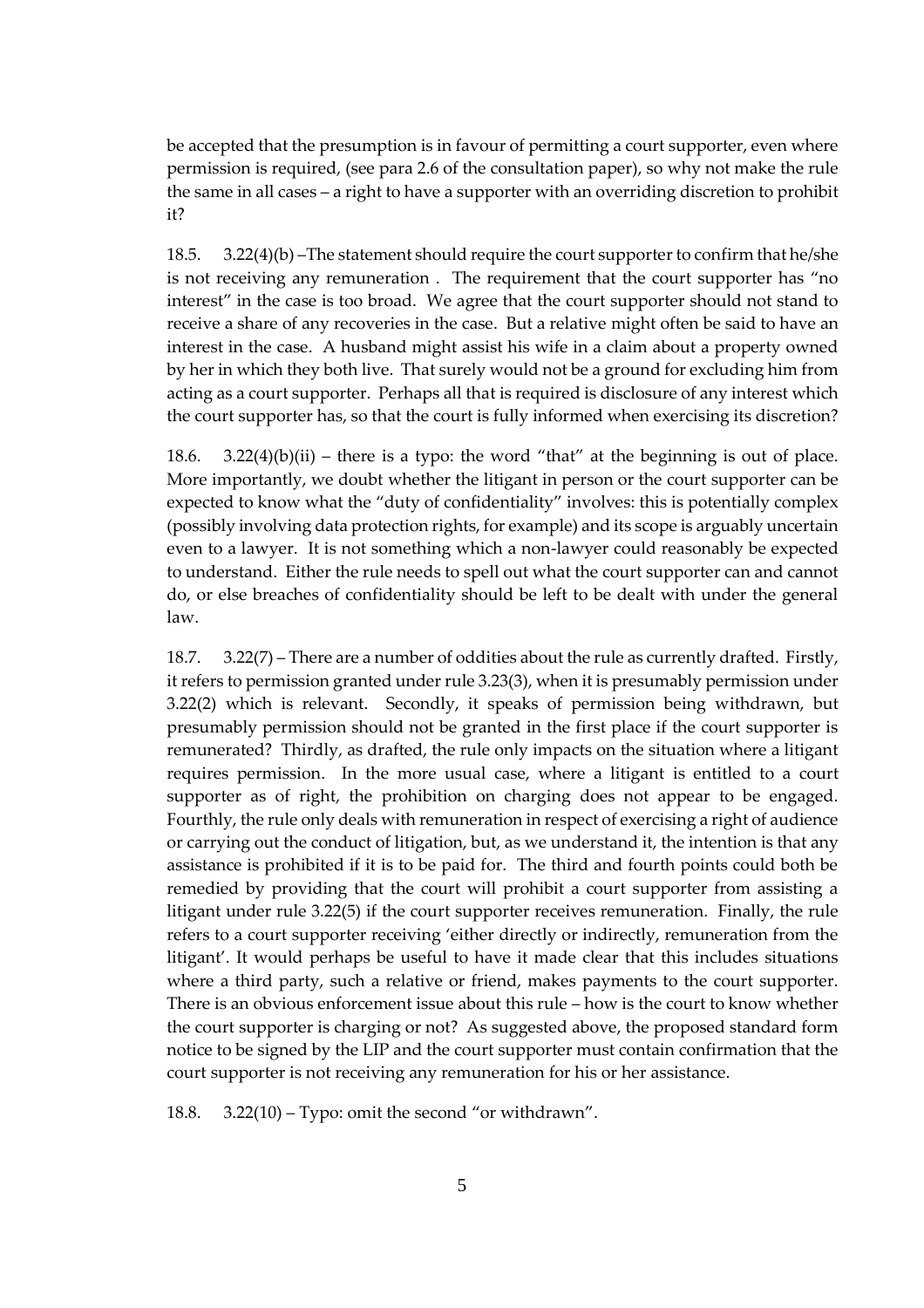18.9. 3.22(12) –As drafted, the rule refers to "expenses". Presumably this should also expressly refer to any fees charged by the court supporter?

18.10. 3.22(13) – We have concerns about making the court supporter an officer of the court and/or imposing the duties of a solicitor to the court on them for two reasons. First, an unscrupulous person seeking to market his services might seek to give himself an air of respectability by saying that he is, or been, or will be, an officer of the court, or that he is to be treated as if he were a solicitor. Secondly, how is an honest court supporter supposed to know what these duties involve? Solicitors undergo careful training to ensure an understanding of these duties. And, even if the duties could be explained in plain language, would it not be extremely onerous to impose them on someone who was simply trying to help out a vulnerable friend? A responsible and careful person (who might otherwise be a valuable court supporter) might decline to assist on this basis. What is more, there is no sanction – if the court supporter is not a solicitor, he cannot be struck off or disciplined. We suggest simply providing that the court supporter must comply with the Court's rules and procedure in the same way as if he or she were the litigant.

18.11. 3.23(3) – We consider that the expression "conduct of litigation" is opaque, even for lawyers. A LIP has no prospect of understanding what it means. The expression "right of audience" is less problematic, but still rather arcane. Given that this part of the rules will need to be read and understood by non-lawyers, we consider that some guidance as to the meaning of these expressions ought to be included, either in parenthesis at the end of the rule itself, or in a practice direction.

**Question 4: Should different approaches to the grant of a right of audience apply in family proceedings and civil proceedings? Please give your reasons for your answer and outline the test that you believe should be applicable. Please also give any specific comments on the draft rules.**

19. At this stage, the Bar Council does not have specific evidence indicating whether different approaches should be applied in family and civil proceedings.

20. The research that has been commissioned by the Bar Council (but which will be conducted by an independent research team) looking at the role of professional McKenzie Friends in the family courts may be of interest and use in determining whether, and if so how, the approach to McKenzie Friends should different between civil and family proceedings.

21. In principle, whilst we believe that the formulation of the test to be applied when deciding whether to grant a right of audience ought to be the same in civil and family cases ("good reason" and "in the interests of proper administration of justice"), we can see force in an argument that the test ought generally to be applied more liberally in family proceedings. Such cases frequently involve issues which are highly emotional and distressing for the parties and there is often merit in allowing someone less closely affected to address the court (assuming there is no other reason for refusing to do so). It is difficult, however, to enshrine such considerations in a rule, since so much depends on exercising discretion in the light of the particular facts of the case.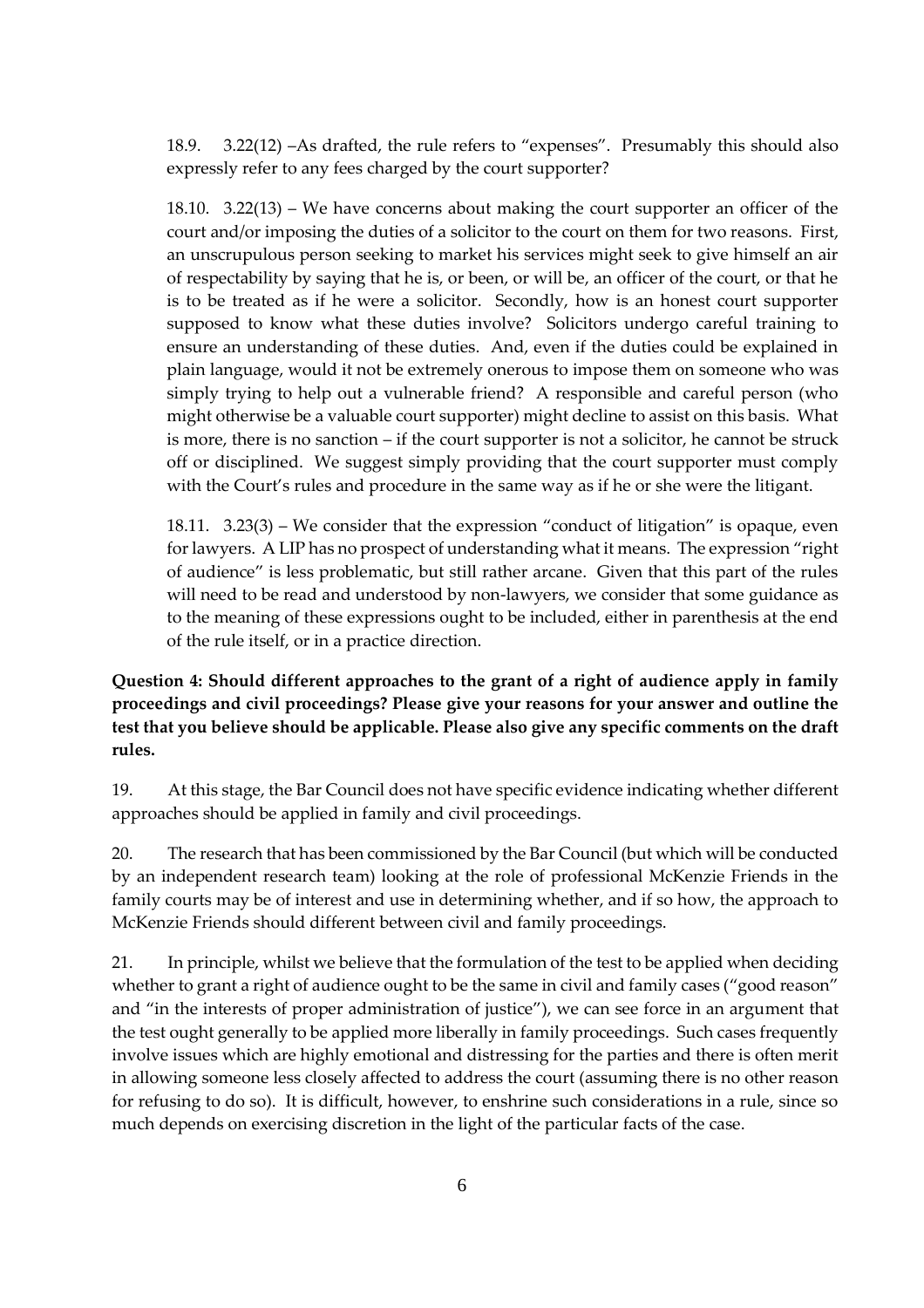22. At this stage we are not aware that professional McKenzie Friends are of concern in the criminal courts. However, we would recommend that consideration be given to also codification of rules relating to McKenzie Friends in the criminal courts. Recent research by Transform Justice has given some insight into the experience of unrepresented defendants in the criminal courts.

## **Question 5: Do you agree that a standard form notice, signed and verified by both the LiP and McKenzie Friend, should be used to ensure that sufficient information is given to the court regarding a McKenzie Friend? Please give your reasons for your answer.**

23. Yes.

24. Providing for a standard form notice would help ensure that McKenzie Friends and litigants in person were provided with the same information and complied with the same requirements throughout England and Wales. The ad hoc use of different types of forms currently used in courts throughout England and Wales means that, in practice, different courts have sought to implement different standards which can result in confusion and uncertainty.

### **Question 6: Do you agree that such a notice should contain a Code of Conduct for McKenzie Friends, which the McKenzie Friend should verify that they understand and agree to abide by? Please give your reasons for your answer.**

25. No.

26. Whilst it is important that McKenzie Friends and litigants in person are provided with the necessary information to understand the scope and limits of the role of a McKenzie Friend, we are concerned that the development of a "Code of Conduct" is a step on the road to McKenzie Friends seeking to portray themselves, wrongly, as part of a regulated profession. We wonder whether it is necessary to do more than say that a McKenzie Friend must comply with the Court's rules and procedure in the same way as if he or she were the litigant, but if more is required, we suggest it could be contained in a Practice Direction, which follows the pattern of other Parts of the CPR and preserves flexibility to make changes where appropriate.

# **Question 7: Irrespective of whether the Practice Guidance (2010) is to be revised or replaced by rules of court, do you agree that a Plain Language Guide for LIPs and McKenzie Friends be produced? Please give your reasons for your answer.**

27. Yes, although for the reasons given in answer to the previous question, this should be aimed more at the LIP and should not give the appearance of a code for McKenzie Friends.

28. With a growing number of litigants in person at court, it is important that they are provided with clear and easy to understand information about the options for support in court that are available to them. It may be appropriate to provide litigants in person with a link to and/or a copy of the plain language guide when they file a claim with the court.

# **Question 8: If a Plain Language Guide is produced, do you agree that a non-judicial body with expertise in drafting such Guides should produce it? Please give your reasons for your answer.**

29. Yes.